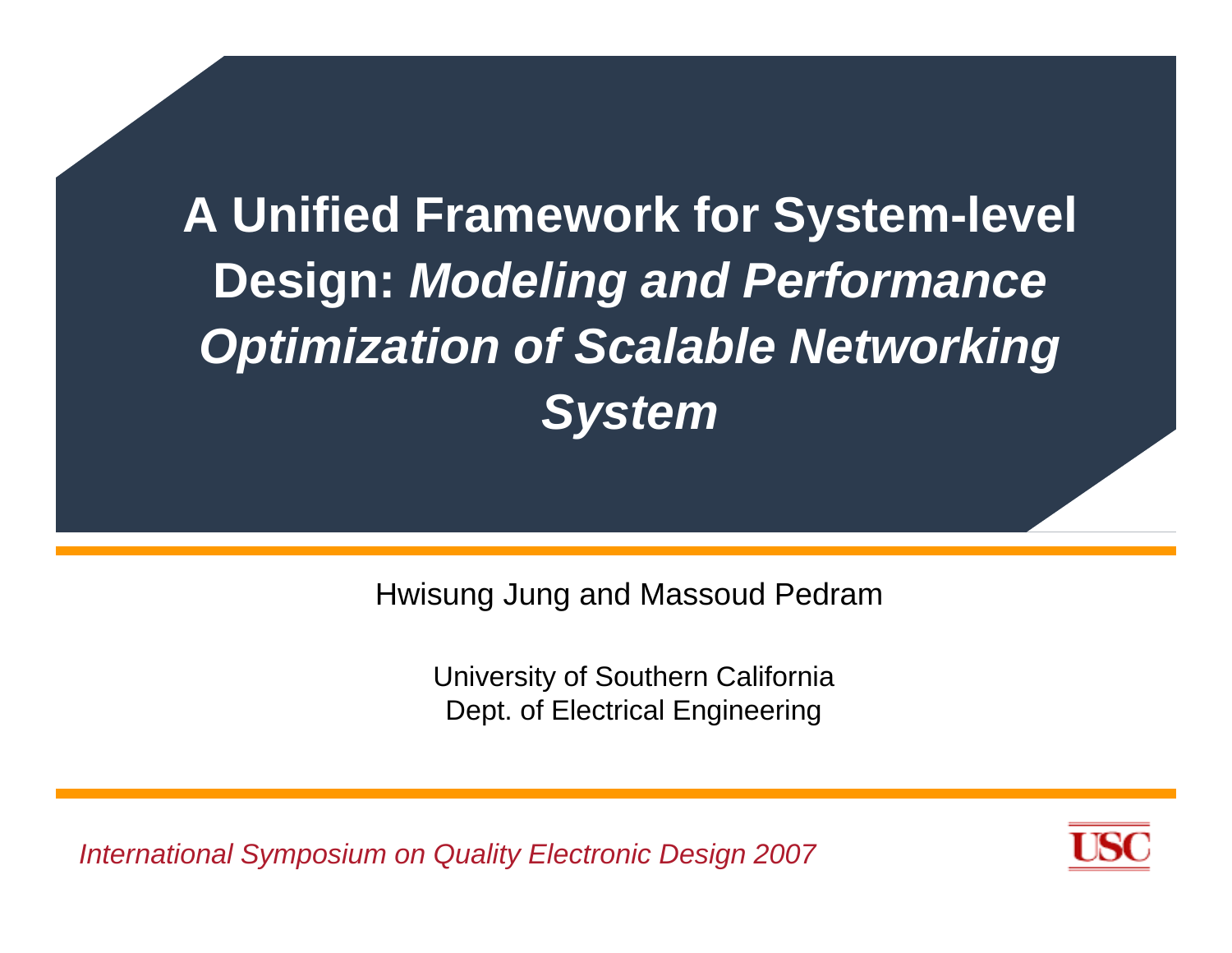#### **Agenda**

- $\blacksquare$ Introduction
- $\overline{\phantom{a}}$ **Background**
- $\mathbf{r}$ A Unified Modeling Framework
- $\overline{\phantom{a}}$ Performance Optimization
- $\overline{\phantom{a}}$ Experimental Results
- $\blacksquare$ **Conclusion**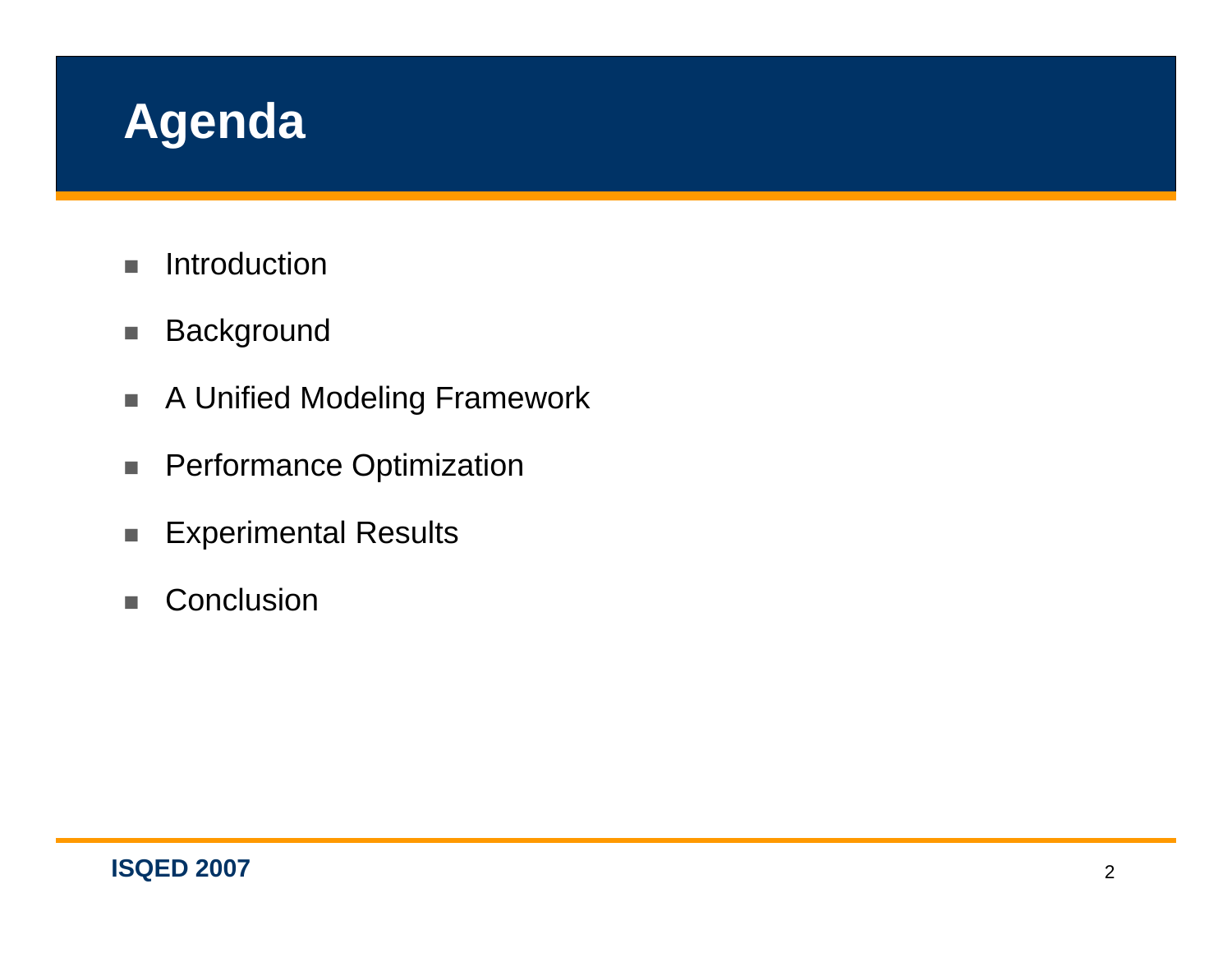#### **Introduction**

- ш Realistic system modeling is an important step toward:
	- $\Box$ optimizing performance and energy consumption
	- $\Box$ realizing the target system specification early in design process
- п Scalable networking system requires:
	- $\Box$ time-to-market
	- $\Box$ highly efficient design cycle
- $\mathcal{L}_{\mathcal{A}}$  Implications of high-functionality / performance design:
	- $\Box$ high power densities
	- $\Box$ elevated temperature
	- $\Box$ low circuit reliability
- ٠ A unified system modeling framework enables:
	- $\Box$ Realization of reliable system design
	- $\Box$  Improvement in accuracy and robustness of energy optimization techniques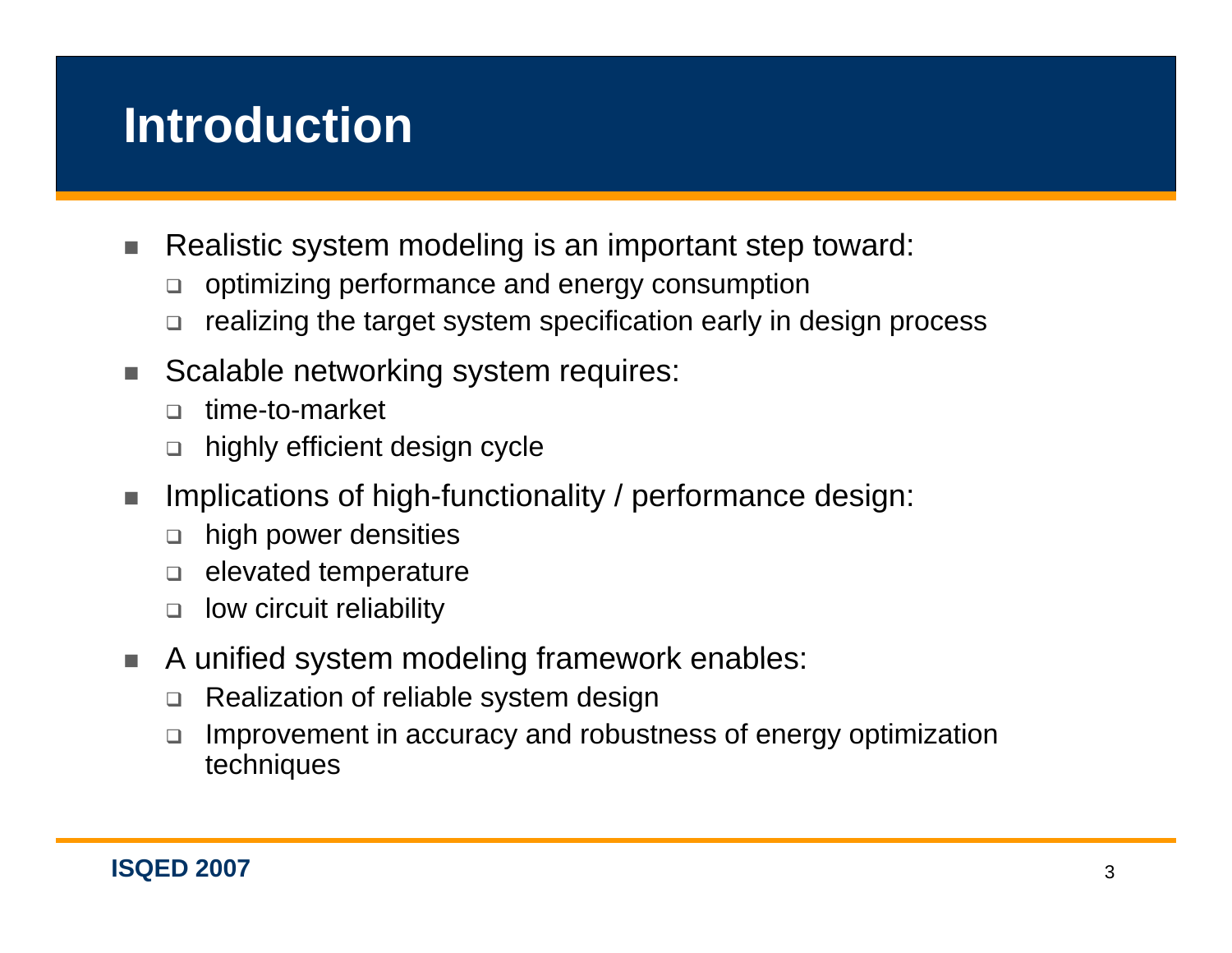#### **Selected Prior Work**

- $\overline{\phantom{a}}$  F. Bause (Proc. Petri Net 1993)
	- □ Petri Net + Queuing Model
- $\mathcal{L}_{\mathcal{A}}$  N. L. Benitez (Trans. Reliability 2000)
	- Petri-Net based performance evaluation
- п. Q. Qiu, et al. (TCAD 2001)
	- $\Box$ Stochastic system modeling w/ GSPN
- $\mathcal{L}_{\mathcal{A}}$  A. Bogliolo, et al. (IEEE 2004)
	- $\Box$ Continuous-Time Markov Decision Process (CTMDP) based Model
- $\mathcal{L}_{\mathcal{A}}$  S. Kim, et al. (TVLSI 2006)
	- $\Box$ Queuing model-based SOC design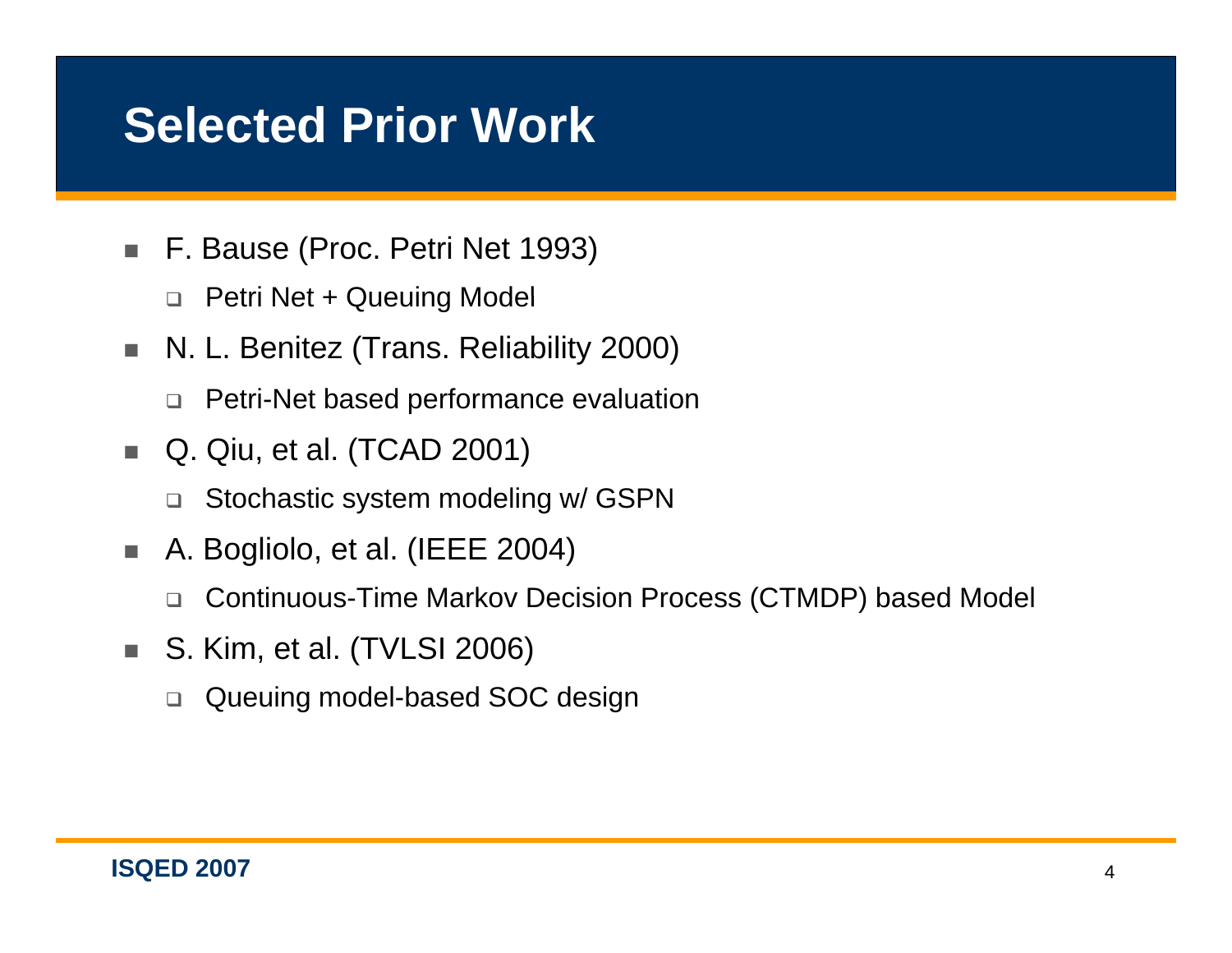#### **Motivation**

■ System modeling framework must handle:

 $\Box$ Concurrency, synchronization, and heterogeneity

|                           | <b>Pros</b>                                                                              | Cons                                                                                                                |  |  |  |
|---------------------------|------------------------------------------------------------------------------------------|---------------------------------------------------------------------------------------------------------------------|--|--|--|
| Queuing<br><b>Network</b> | • Models resource contention and<br>scheduling strategies                                | • Not suitable for representing blocking<br>and synchronization of processes                                        |  |  |  |
| <b>GSPN</b>               | • Suitable for modeling blocking<br>and synchronization aspects<br>• Associated w/ CTMDP | • Difficulty in representing scheduling<br>strategies<br>• Assumes exponential distribution for<br>state transition |  |  |  |

- $\mathcal{L}_{\mathcal{A}}$  Extended queuing Petri net (EQPN)
	- □ ESPN (Extended SPN: semi-Markov process) + G/M/1 queuing model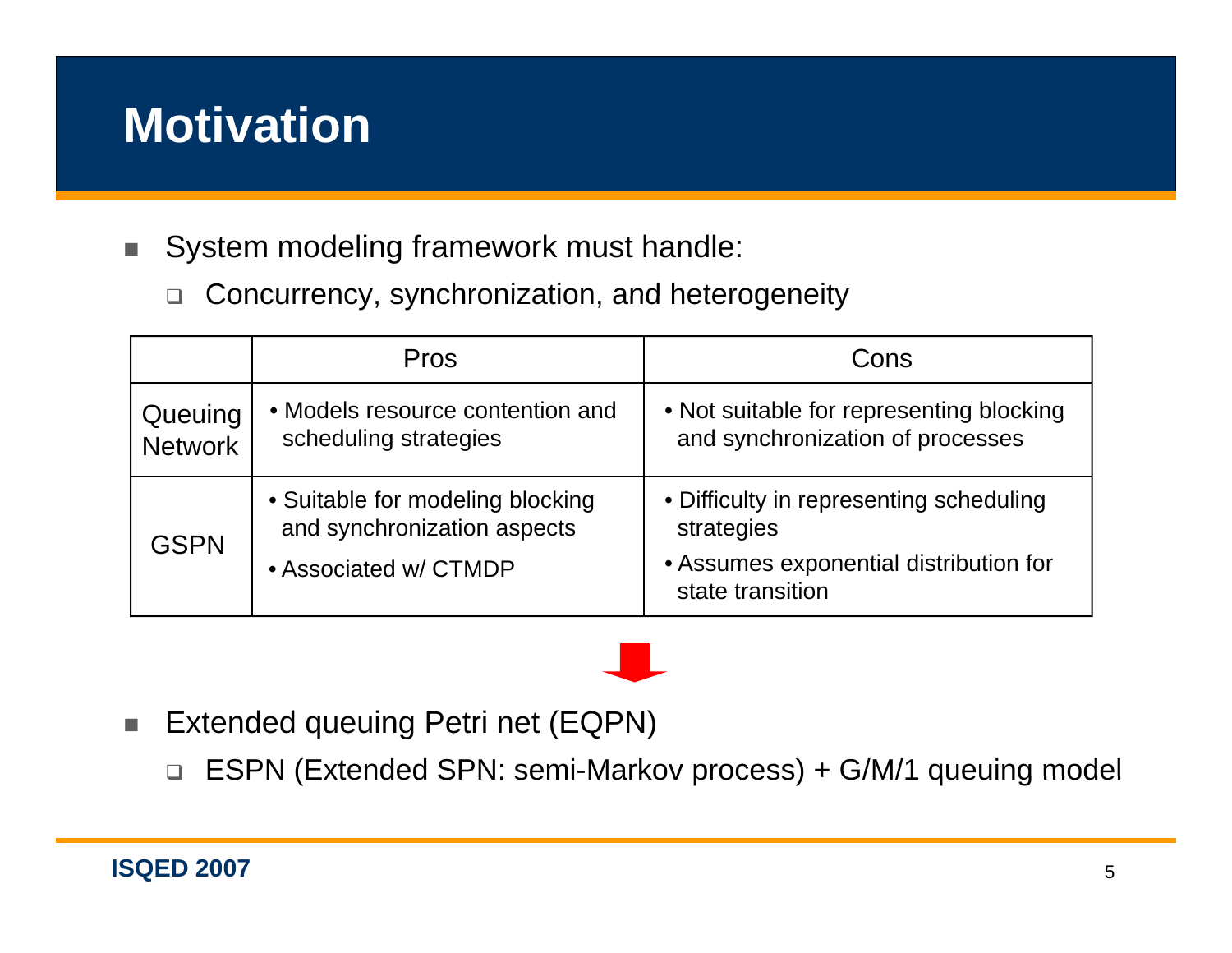#### **Background (1)**

п Block diagram of a scalable networking system



(*Refer to*: D. Bertozzi, et al., "Xpipes: A Network-on-chip Architecture for Gigascale SOC", *IEEE Magazine*, 2004)

#### **ISQED 2007**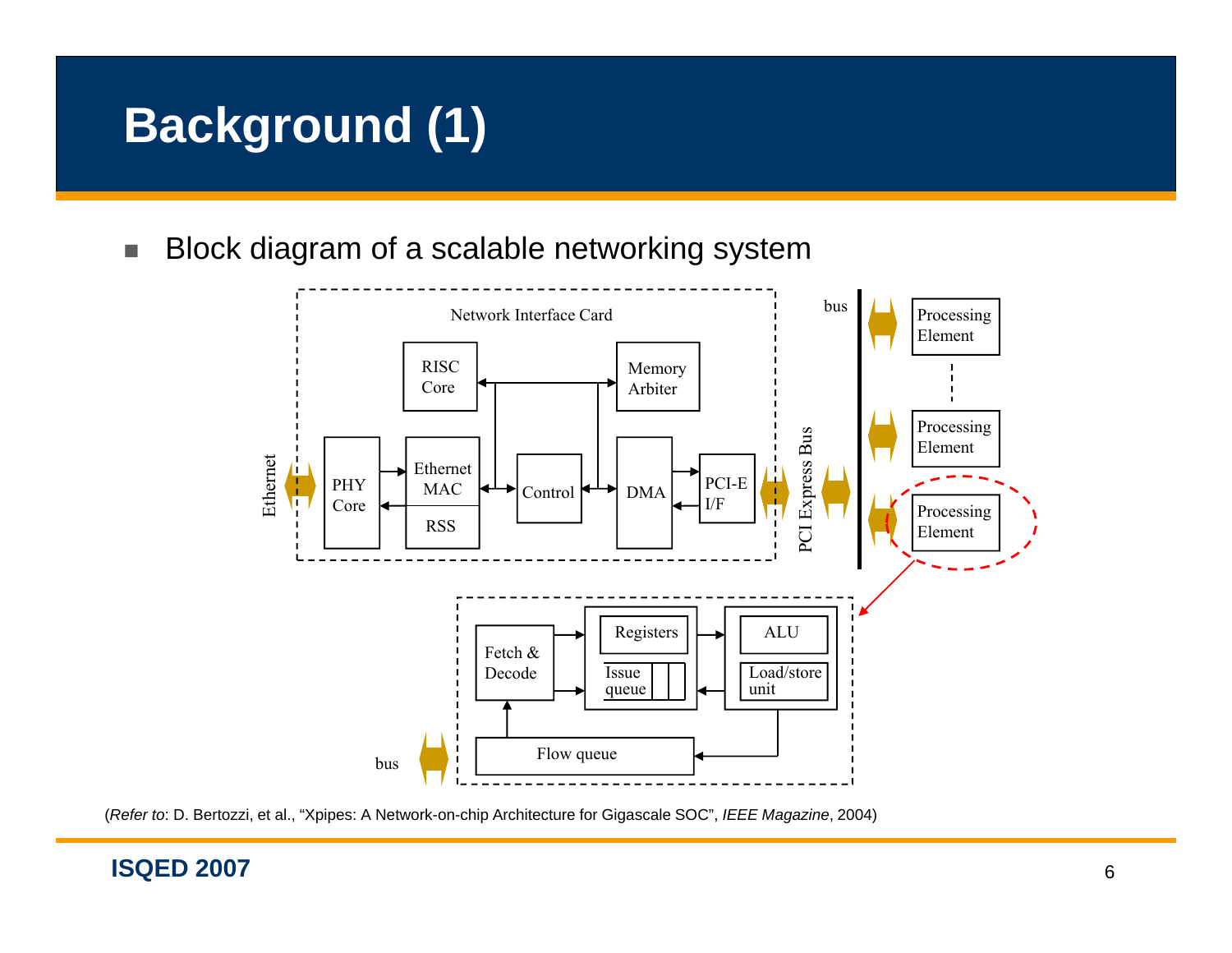#### **Background (2)**

- $\mathcal{L}_{\mathcal{A}}$  ESPN (Extended Stochastic Petri Net), tuple (*P, T, E, M, F, G*)
	- *P* is a finite set of places
	- $\Box$ *T* is a finite set of transitions
	- $\Box$ *E* is a set of arcs
	- *M* is a marking
	- $\Box\ \ \ F$  is a set of firing rates
	- $\Box$ *G* is a firing function
- п Immediate transition
- п Timed transition



٠ The numerical solution for ESPN is based on the Semi-Markov Process (SMP) model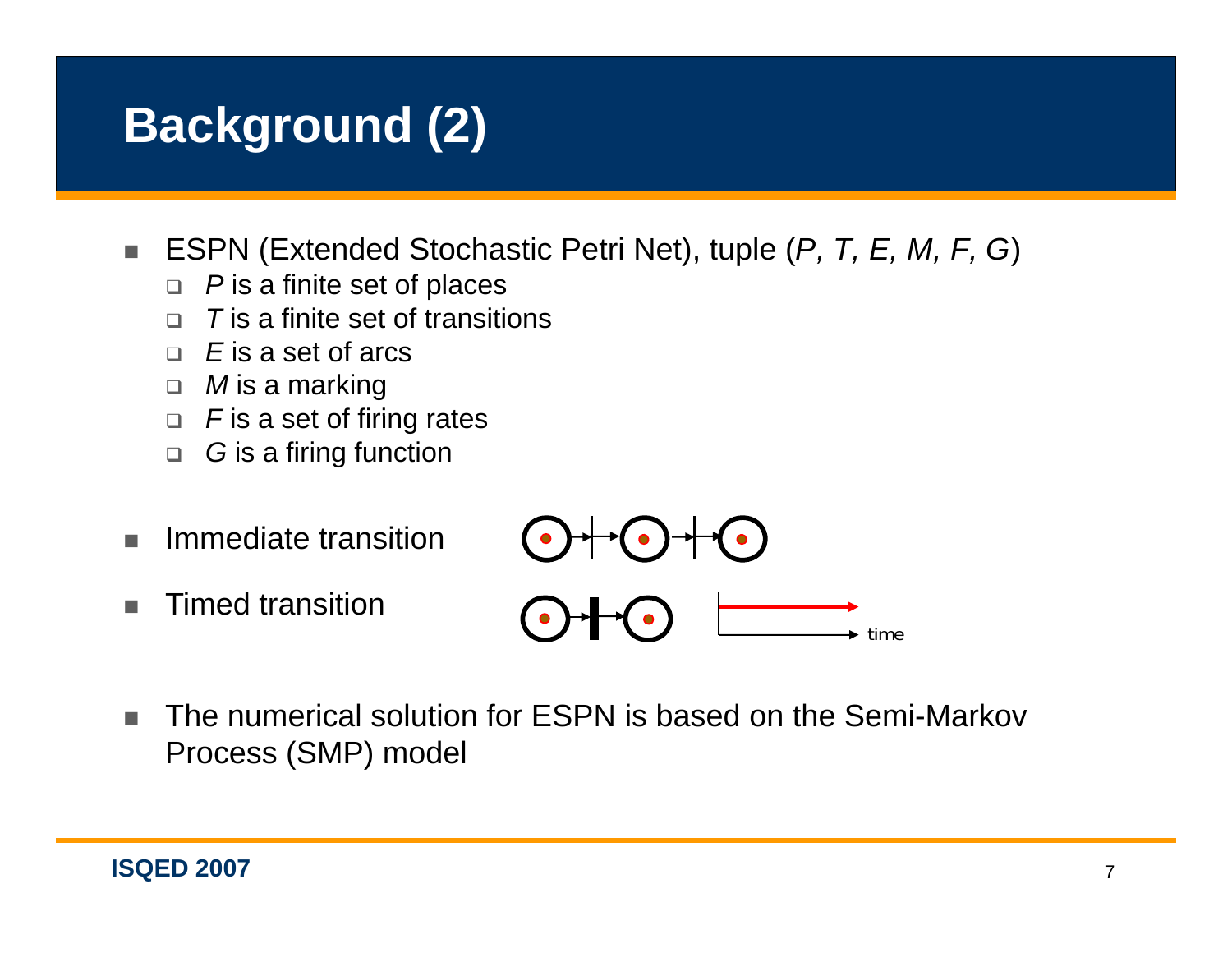#### **A Unified Modeling Framework (1)**

#### ٠ ESPN model for a PE



| Place             | Description                     |  |  |  |  |  |
|-------------------|---------------------------------|--|--|--|--|--|
| $P_1$             | Inbound switching               |  |  |  |  |  |
| $P_2$             | Inbound flow queue writing      |  |  |  |  |  |
| $P_3$             | Writing done                    |  |  |  |  |  |
| $P_4$             | <b>Instruction fetch</b>        |  |  |  |  |  |
| $P_5$             | Instruction cache accessing     |  |  |  |  |  |
| $P_6$             | Instruction cache miss handling |  |  |  |  |  |
| $P_7$             | Instruction decode              |  |  |  |  |  |
| $P_8$             | Issue queuing                   |  |  |  |  |  |
| $P_9$             | Memory inst. executing          |  |  |  |  |  |
| $\mathbf{P}_{10}$ | Integer & FP unit accessing     |  |  |  |  |  |
| $P_{11}$          | Retirement                      |  |  |  |  |  |
| $P_{12}$          | Data cache accessing            |  |  |  |  |  |
| $P_{13}$          | Outbound flow queue writing     |  |  |  |  |  |
| $P_{14}$          | Writing done                    |  |  |  |  |  |
| $P_{15}$          | Outbound switching              |  |  |  |  |  |
| $P_{16}$          | Data cache miss handling        |  |  |  |  |  |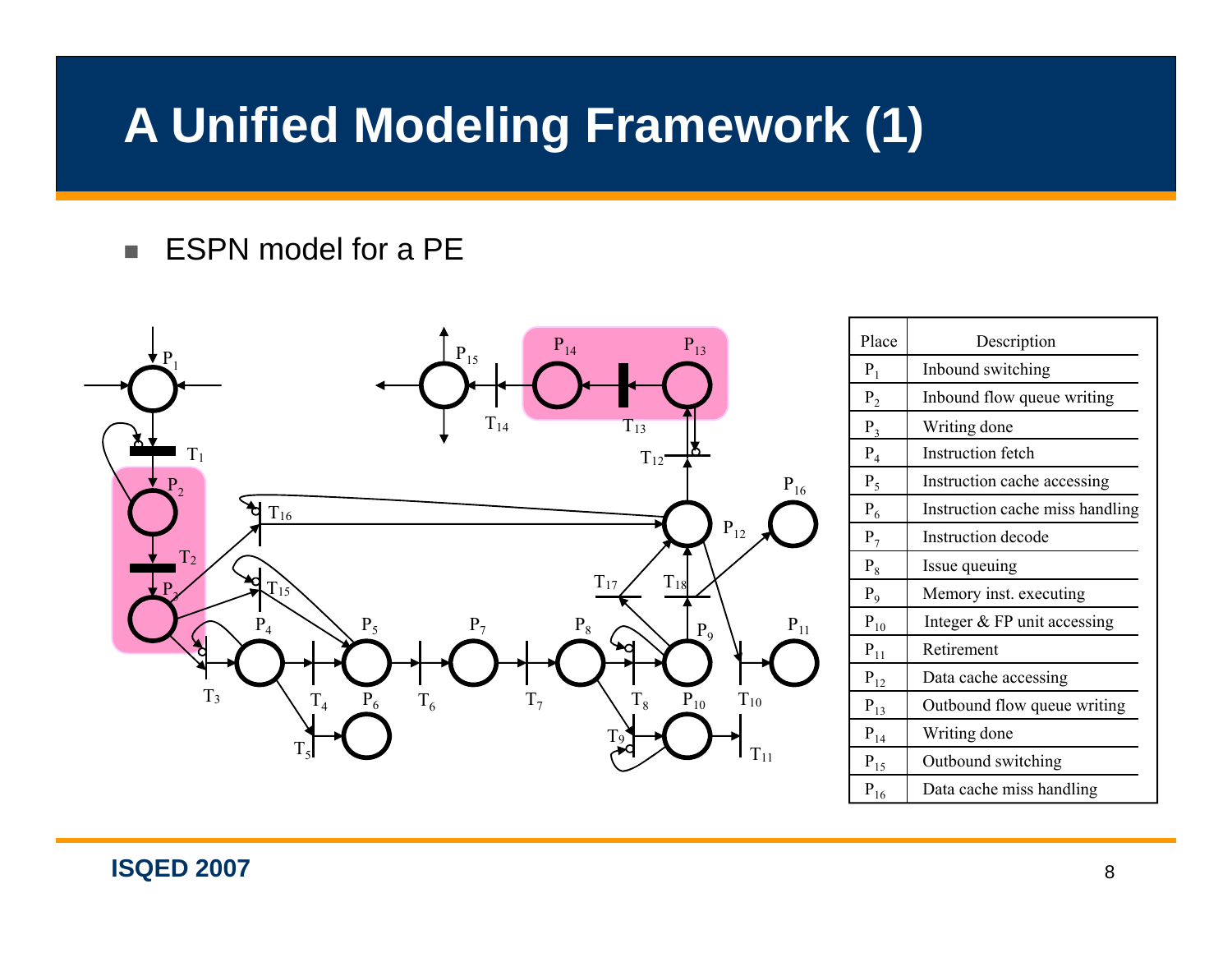#### **A Unified Modeling Framework (2)**

٠ ESPN model for a PE



| Trans          | Description                        |
|----------------|------------------------------------|
| $T_1$          | Incoming switching delay           |
| $\rm T_2$      | Queuing delay                      |
| $\rm T_3$      | Immediate transition               |
| $\rm T_4$      | Immediate transition (cache hit)   |
| $\mathrm{T}_5$ | Immediate transition (cache miss)  |
| $T_6$          | Immediate transition               |
| $T_7$          | Immediate transition               |
| $\rm T_8$      | Memory access                      |
| $T_9$          | Integer & FP unit access           |
| $\rm T_{10}$   | Immediate transition (reg. update) |
| $\rm T_{11}$   | Immediate transition (reg. update) |
| $T_{12}$       | Immediate transition               |
| $T_{13}$       | Queuing delay                      |
| $T_{14}$       | Immediate transition               |
| $T_{15}$       | Inst. cache update                 |
| $T_{16}$       | Data cache update                  |
| $T_{17}$       | Immediate transition (cache hit)   |
| $\rm T_{18}$   | Immediate transition (cache miss)  |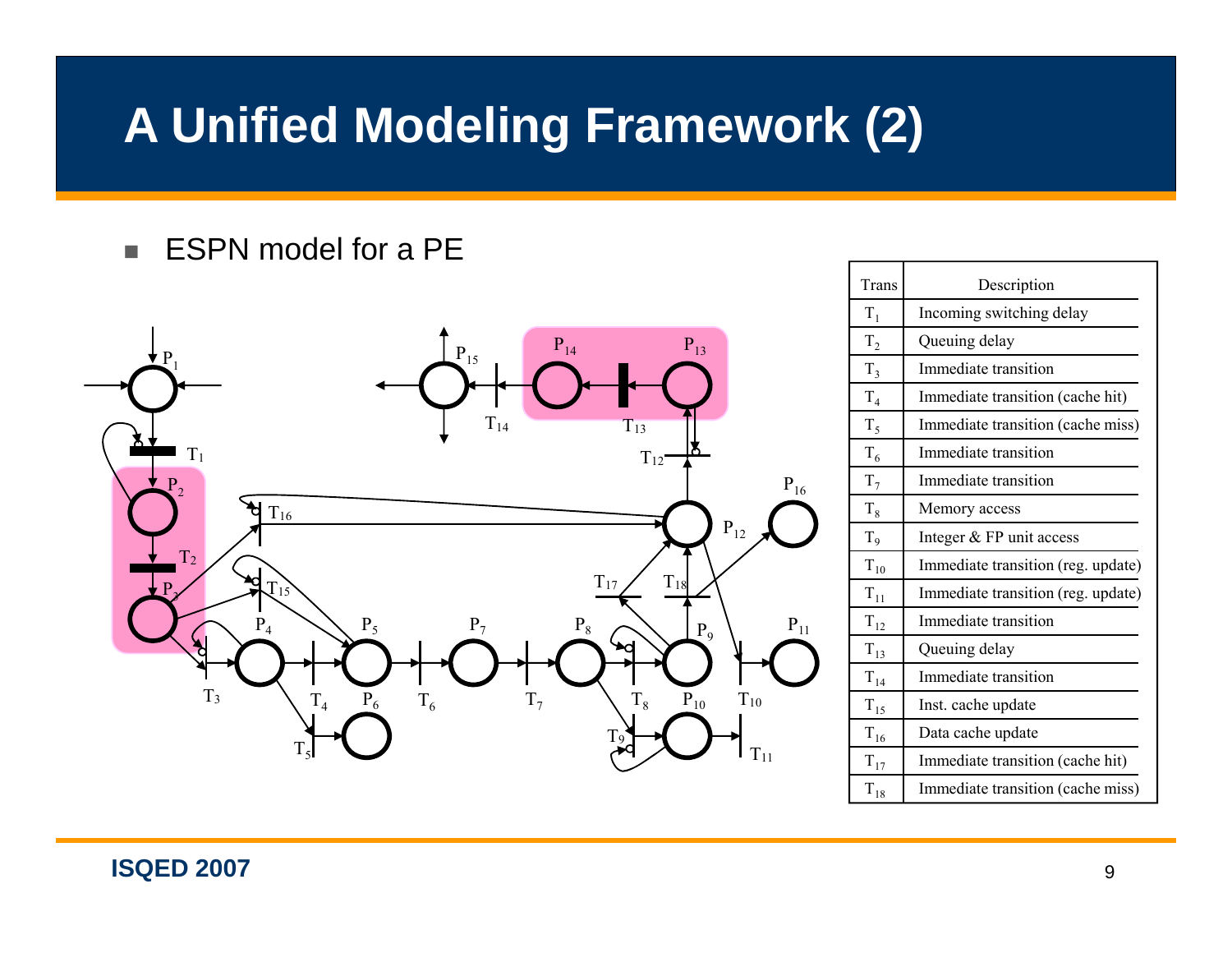## **A Unified Modeling Framework (3)**

- × Queuing and scheduling mechanisms handle resource contention.
- п  $\blacksquare$  To facilitate the queuing strategy, we extend previous models.
- п **Definition 1:** Extended Queuing Petri Net (EQPN) is a triplet *(ESPN, PQ , W*)
	- *ESPN* is the underlying Extended Stochastic Petri Net,
	- $\Box$ □  $PQ = {PQ_1, PQ_2}$ , where  $PQ_1$  is the set of timed *queuing places* and *PQ 2* is the set of immediate queuing places,
	- $\Box$  $W = \{W_1, W_2\}$ , where  $W_1$  is the set of timed transitions and  $\mathcal{W}_2$  is the set of immediate transitions.
- × ■ Queuing place consists of *a queue* and *a depository*.

$$
\begin{array}{|c|c|c|c|c|}\hline \textbf{O} & \textbf{O} & \textbf{O} & \textbf{O} & \textbf{O} & \textbf{O} & \textbf{O} & \textbf{O} \\\hline \textbf{O} & \textbf{O} & \textbf{O} & \textbf{O} & \textbf{O} & \textbf{O} & \textbf{O} & \textbf{O} & \textbf{O} & \textbf{O} & \textbf{O} & \textbf{O} & \textbf{O} \\\hline \textbf{O} & \textbf{O} & \textbf{O} & \textbf{O} & \textbf{O} & \textbf{O} & \textbf{O} & \textbf{O} & \textbf{O} & \textbf{O} & \textbf{O} & \textbf{O} & \textbf{O} & \textbf{O} & \textbf{O} & \textbf{O} & \textbf{O} & \textbf{O} & \textbf{O} & \textbf{O} & \textbf{O} & \textbf{O} & \textbf{O} & \textbf{O} & \textbf{O} & \textbf{O} & \textbf{O} & \textbf{O} & \textbf{O} & \textbf{O} & \textbf{O} & \textbf{O} & \textbf{O} & \textbf{O} & \textbf{O} & \textbf{O} & \textbf{O} & \textbf{O} & \textbf{O} & \textbf{O} & \textbf{O} & \textbf{O} & \textbf{O} & \textbf{O} & \textbf{O} & \textbf{O} & \textbf{O} & \textbf{O} & \textbf{O} & \textbf{O} & \textbf{O} & \textbf{O} & \textbf{O} & \textbf{O} & \textbf{O} & \textbf{O} & \textbf{O} & \textbf{O} & \textbf{O} & \textbf{O} & \textbf{O} & \textbf{O} & \textbf{O} & \textbf{O} & \textbf{O} & \textbf{O} & \textbf{O} & \textbf{O} & \textbf{O} & \textbf{O} & \textbf{O} & \textbf{O} & \textbf{O} & \textbf{O} & \textbf{O} & \textbf{O} & \textbf{O} & \textbf{O} & \textbf{O} & \textbf{O} & \textbf{O} & \textbf{O} & \textbf{O} & \textbf{O} &
$$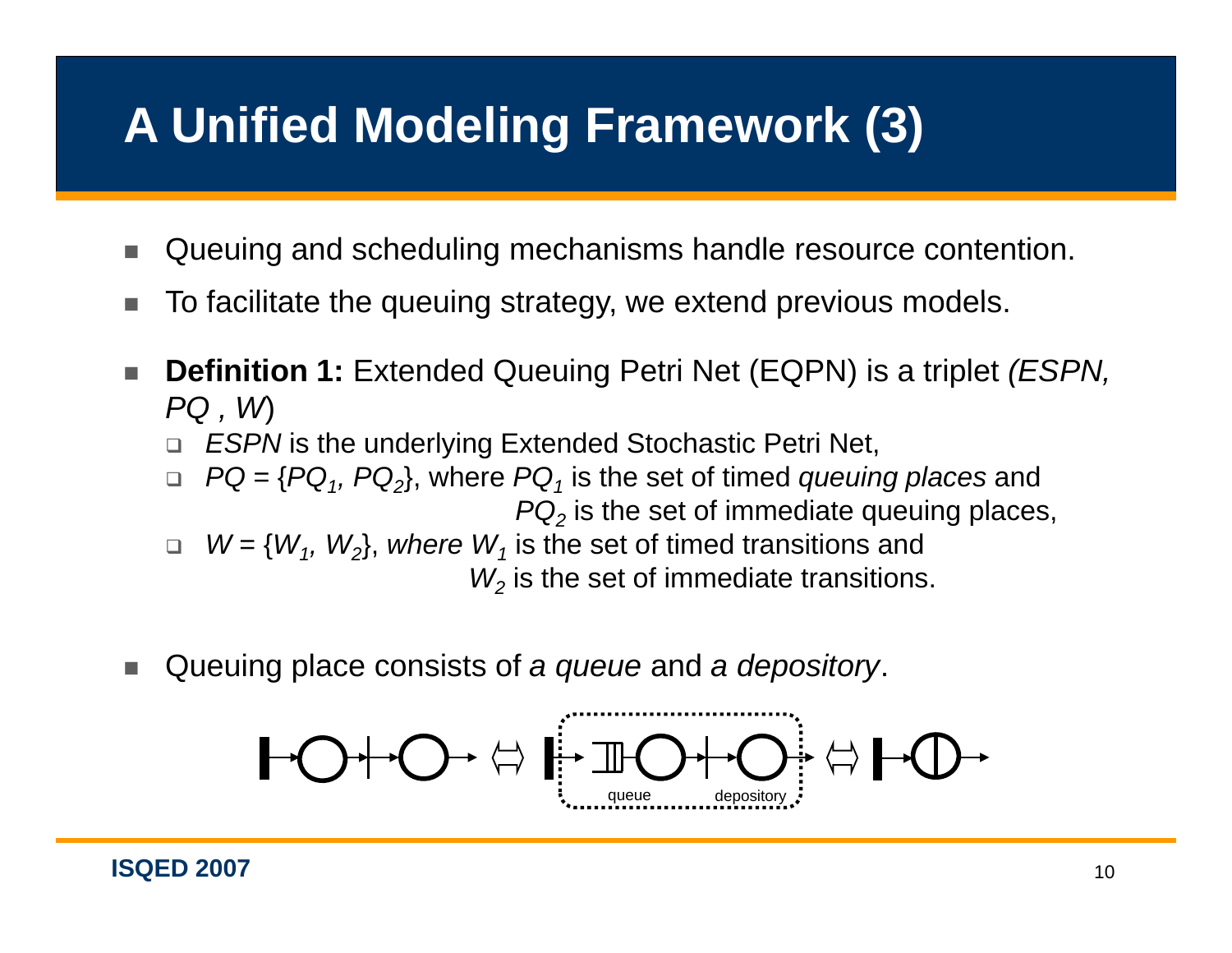#### **A Unified Modeling Framework (4)**

п EQPN model for a PE

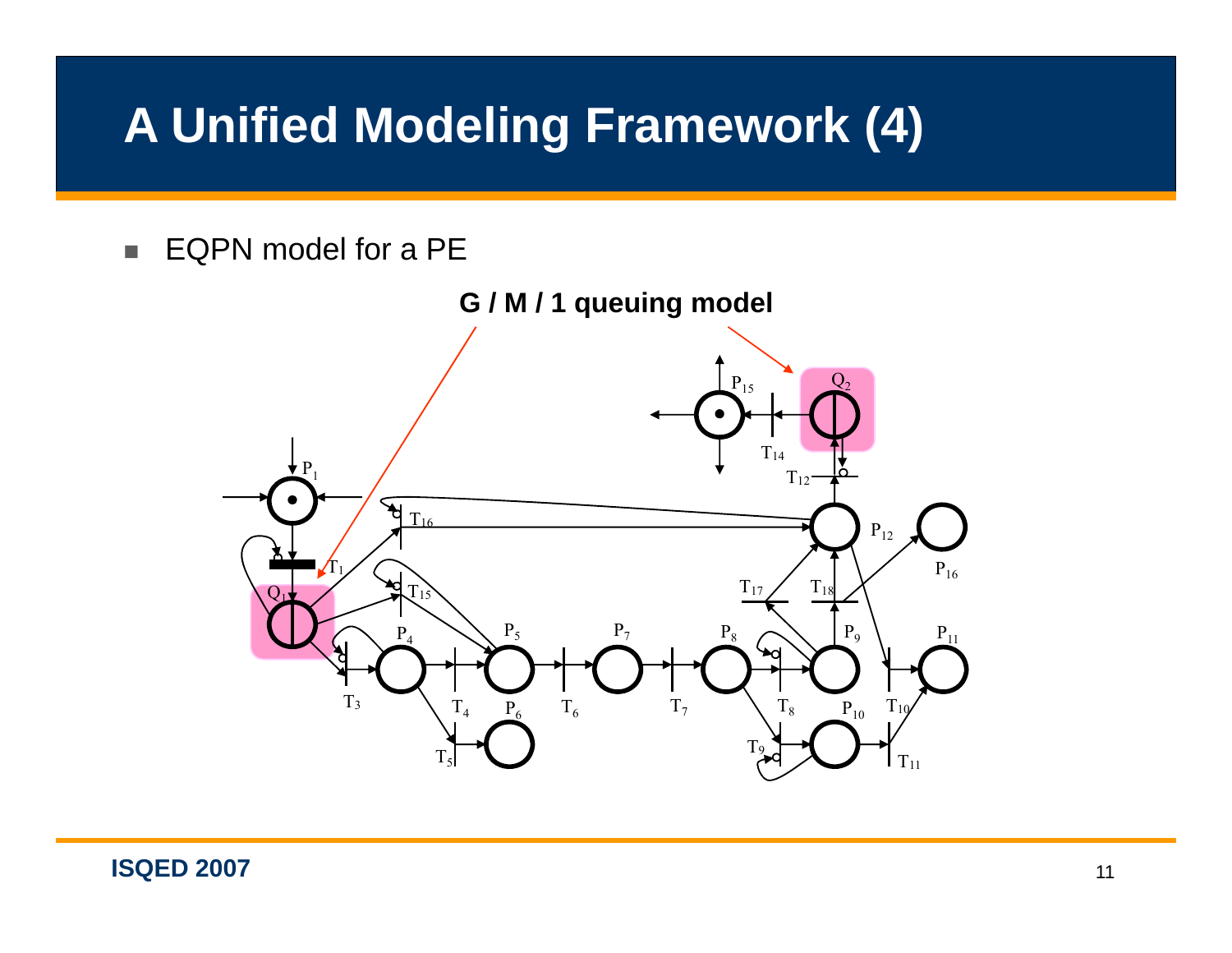## **A Unified Modeling Framework (5)**

п Queuing place may be represented by the G/M/1 queuing model:



п The more commonly used M/M/1 queuing model underestimates the occurrence probability of requests with long inter-arrival times.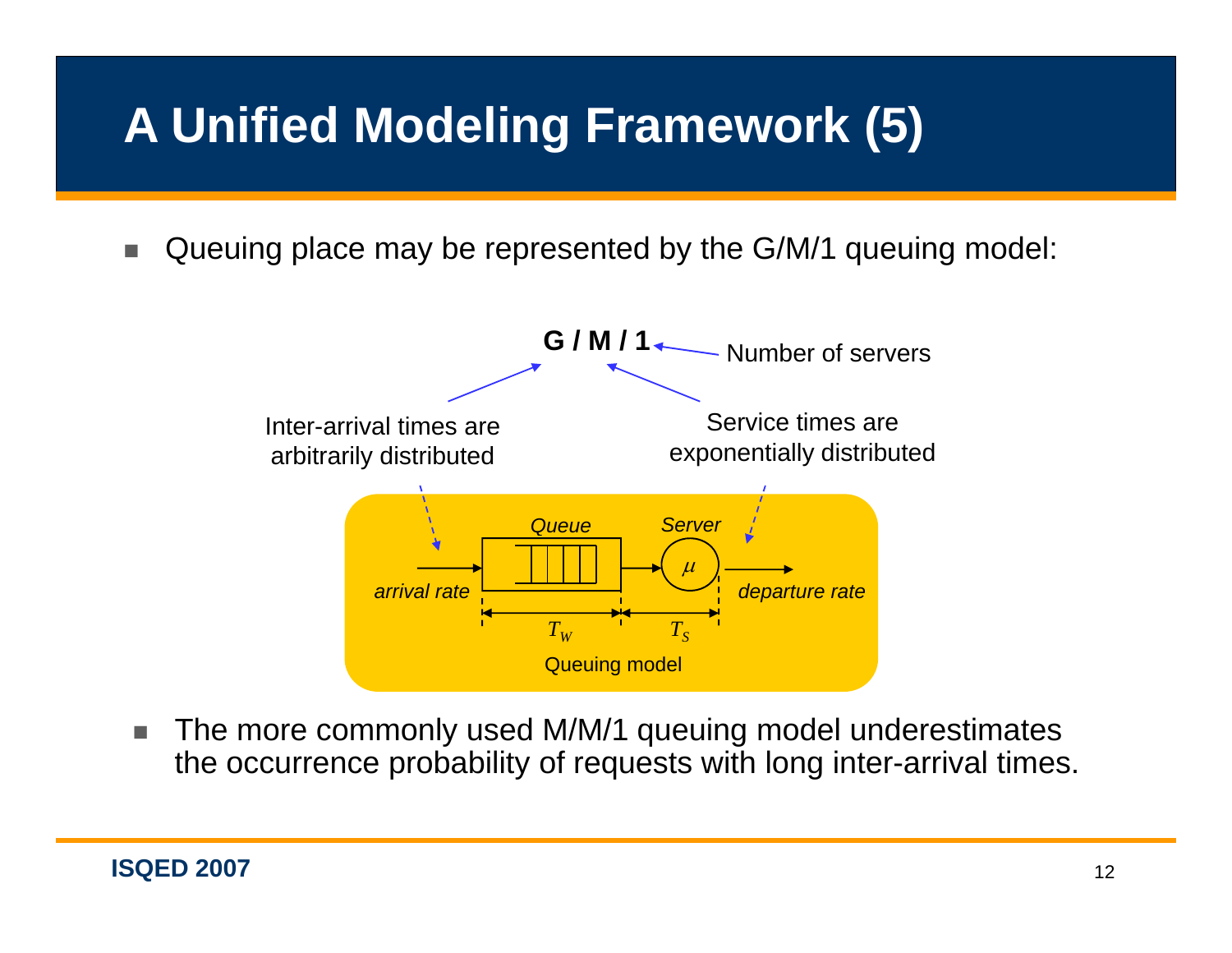#### **A Unified Modeling Framework (6)**

- п Reachability graph contains two types of markings:
	- $\Box$ □ *Vanishing marking* enables only immediate transitions.
	- $\Box$ *Tangible marking* incurs timed transitions as a function of time.
- a. Marking process of an EQPN is equivalent to a SMP.
- ш SMP model enables mathematical programming techniques for performance optimization.



| <b>State</b>   | Description                     |
|----------------|---------------------------------|
| $S_1$          | Inbound switching               |
| $S_2$          | Inbound flow queue writing      |
| $S_3$          | Instruction fetch               |
| $\mathrm{S}_4$ | Instruction cache miss handling |
| $S_5$          | Instruction cache access        |
| $S_6$          | Instruction decode              |
| $S_7$          | Issue queuing                   |
| $S_8$          | Instruction executing           |
| $S_9$          | Integer & FP unit accessing     |
| $S_{10}$       | Retirement                      |
| $S_{11}$       | Data cache accessing            |
| $S_{12}$       | Data cache miss handling        |
| $S_{13}$       | Outbound flow queue writing     |
| $S_{14}$       | Outbound switching              |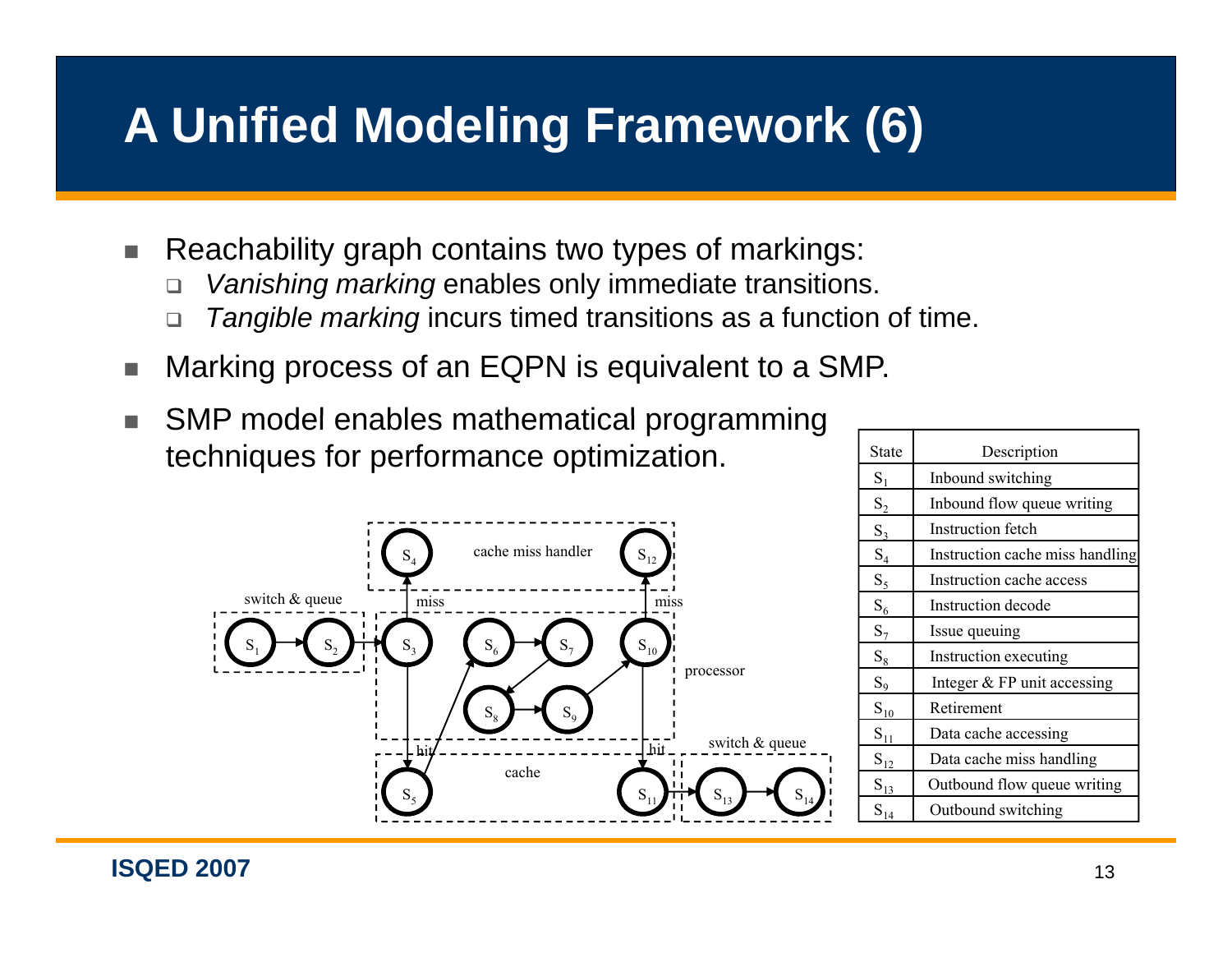#### **Analysis of EQPN Model**

п Let *W* denote the number of waiting tasks in the PE just before a new task arrives, then we have

$$
q_n = Prob{W = n} = (1 - \gamma)\gamma^n
$$
,  $n = 0, 1, ..., \infty$ 

where  $\gamma$  is the unique solution (real, 0 <  $\gamma$  < 1) of Laplace-Stieltjes transform (LST) of the interarrival time distribution function.

 $\mathcal{L}_{\mathcal{A}}$ **E** Let  $T_{W,k}$  represent the *waiting time* in the  $k^\text{th}$  PE, given by

$$
T_{W,k} = \gamma / \big[\mu(1-\gamma)\big]
$$

п The *utilization ratio* of a PE is defined as:

> $u_{\scriptscriptstyle{k}} = BP_{\scriptscriptstyle{k}}$  /  $\left(BP_{\scriptscriptstyle{k}} + IP_{\scriptscriptstyle{k}}\right)$ ) where *BP* is duration of the busy period of  $k^{th}$  PE *IP* is its idle period.

× The *link utilization* (a measure of traffic workload) is defined as:

$$
LU(e) = \sum_{G} D(e, c) / N_{clk}
$$
  $D(e, c) = \begin{cases} 1 & \text{if traffic passes on link } e \text{ at cycle } c \\ 0 & \text{otherwise} \end{cases}$ 

where *G* is the # of clock cycle, *e* is the link path between NIC and PE, and  $N_{\text{\tiny{C/K}}}$  is the # of clock cycles of the link given to PE.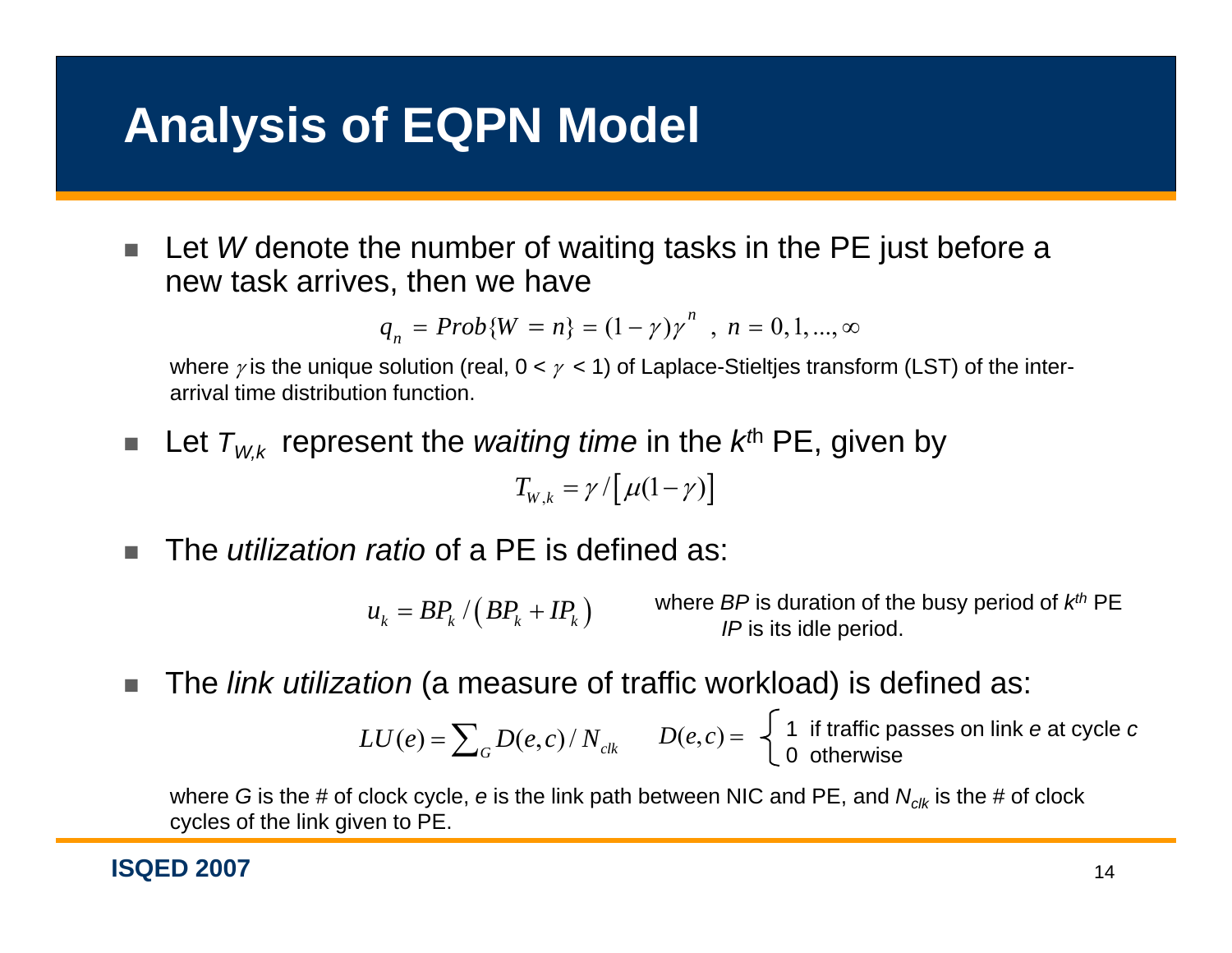## **Performance Optimization (1)**

г The expected power dissipation is the summation of state-dependent power term and <sup>a</sup> transition dependent energy cost:

$$
pow_{\text{exp}}(s, a) = pow_{k}(s) + \frac{1}{\tau(s, a)} \sum_{s \in s} Prob(s' \mid s, a)ene(s, s')
$$

- *K* denotes the set of PE

- *ene*(*s, s'*) is the energy required to transit from state *s* to *s'*

- <sup>τ</sup>(*s, a*) is the expected duration of the time that the PE spent in the state *s* if action *a* is chosen.
- $\mathcal{L}_{\mathcal{A}}$ **• Let a sequence of states**  $s^0$ **,**  $s^1$ **, …,**  $s^k$  **denote a processing path**  $\delta$  **by** which the PE moves from *s0* to *sk.*
- $\mathcal{L}_{\mathcal{A}}$  $\quad \blacksquare \quad$  For a given policy  $\pi,$  the average total power dissipation can be given over the set of processing paths:

$$
actpow_{avg}^{\pi}(\delta) = EXP[\sum_{i=0}^{k} \alpha^{t_i} pow_{exp}(s^i, a^i)] \qquad (\alpha \text{ discount factor, } 0 < \alpha < 1)
$$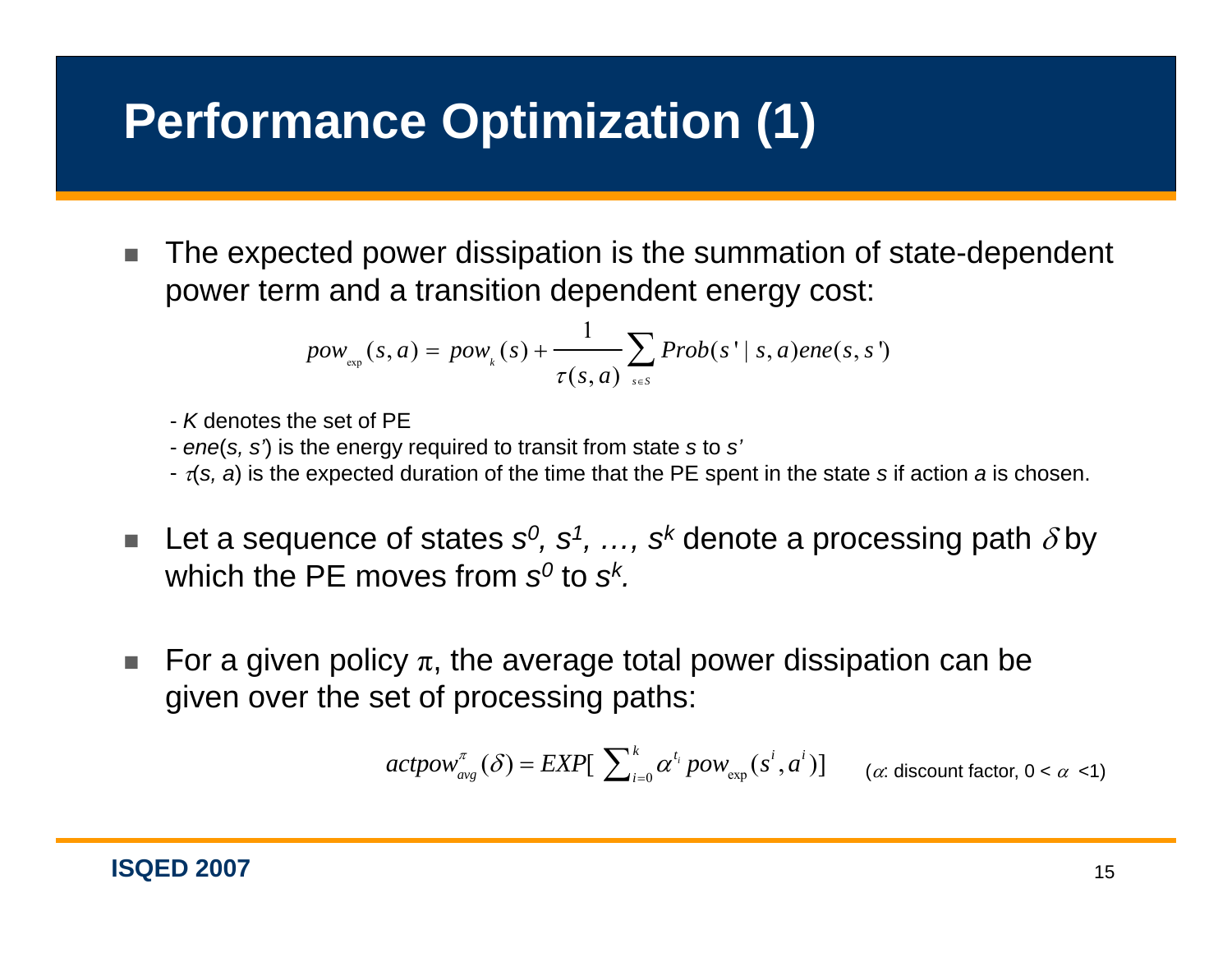#### **Performance Optimization (2)**

× To find optimal state-action sets, we must solve the following optimization problem:

$$
\min \sum_{s} \sum_{a} \underset{\alpha \in \mathcal{S}}{\sum_{s} \sum_{a} \underset{\alpha \in \mathcal{S}}{\sum_{s} \sum_{s} \phi(s, a) - \sum_{s'} \sum_{a} \phi(s', a) Prob(s' | s, a) = 0}} \frac{\sum_{s} \sum_{a} \phi(s, a) - \sum_{s'} \sum_{a} \phi(s, a) r(s, a)}{2} = 1
$$
\n
$$
\sum_{k \in \mathcal{S}} (T_{w,k} + T_{s,k}) \leq T_a \quad \forall \delta \in paths
$$
\n
$$
BP_k \big( BP_k + IP_k) \geq u_k \quad \forall k \in K
$$

$$
T_{_{W,k}} = \sum_{i=1}^{n} i \cdot q_{_{i,k}}, \quad T_{_{S,k}} = 1/\mu_{_{k}}
$$

- 
$$
BP_k = \sum_{i=1}^n q_{i,k}
$$
,  $IP_k = q_{0,k}$ 

$$
0 \le q_{i,k} \le 1 \quad i = 0, ..., n
$$

$$
\qquad \qquad \text{ or } \quad \varphi(s, a) \ge 0 \qquad all \; s \in S, a \in A
$$

- $\varphi$ (s, *a*) is the frequency that the system is in *s* and *a* is issued.
- $\mathcal{L}_{\mathcal{A}}$ The average energy dissipation of the PE may be calculated as:

$$
e e_{avg} = actpow_{avg}^{\pi}(\delta) \cdot \sum_{l \in L} \sum_{k \in K} Texe_{l,k} + \sum_{k \in K} slpow_k \cdot (T_d - \sum_{l \in L} Texe_{l,k})
$$

- *L* denotes the set of task ks -
- *Texe<sub>l.k</sub>* is the execution time of task *I* on  $k^{th}$  PE --
- $\, {\cal T}_{\alpha}$  is the user-specified total time
	- *slpowk* is the sleep power on *kth* PE

#### **ISQED 2007** 16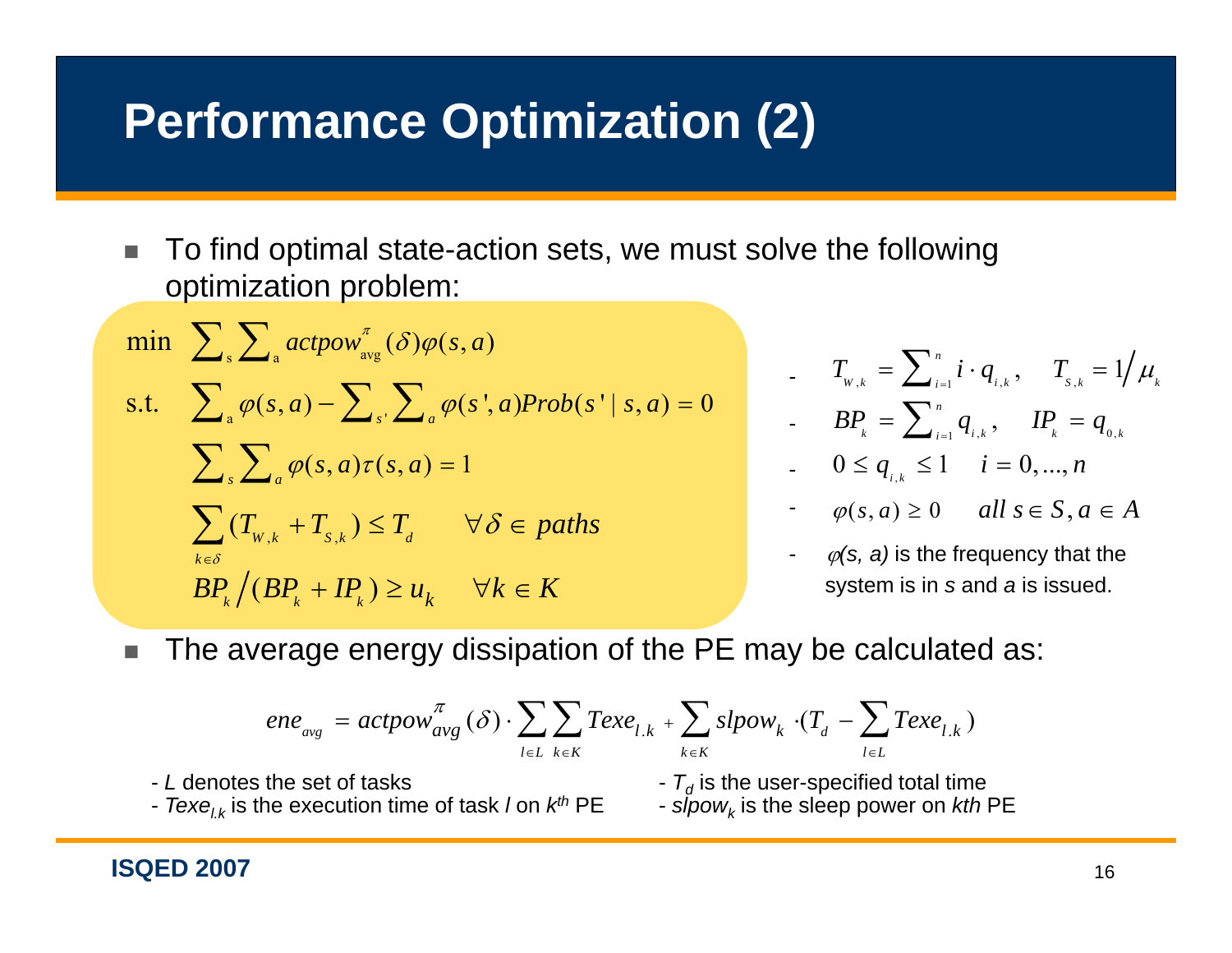#### **Experimental Results (1)**

 $\blacksquare$ Performance characteristics of the NIC

- $\Box$ Maximum 1000Base-T full duplex bandwidth for each packet size is achieved.
- $\Box$ The IP packet size is varied; The inter-packet gap is kept at 0.0096us.

| Packet size<br>(bytes) | Service rate<br>(pkt/sec) | Inter-arrivall<br>time (sec) | Arrival rate<br>(pkt/sec) | Service<br>time (sec) |
|------------------------|---------------------------|------------------------------|---------------------------|-----------------------|
| 1518                   | 84819                     | $12.2E - 6$                  | 81699                     | 11.7E-6               |
| 1024                   | 124936                    | 8.28E-6                      | 120656                    | 8.00E-6               |
| 512                    | 245100                    | 4.19E-6                      | 238549                    | 4.08E-6               |
| 256                    | 317400                    | $2.14E-6$                    | 466417                    | 3.15E-6               |
| 128                    | 325200                    | $1.12E-6$                    | 892857                    | 3.07E-6               |
| 64                     | 338000                    | $0.60E - 6$                  | 1644736                   | $2.95E-6$             |

Performance characteristics

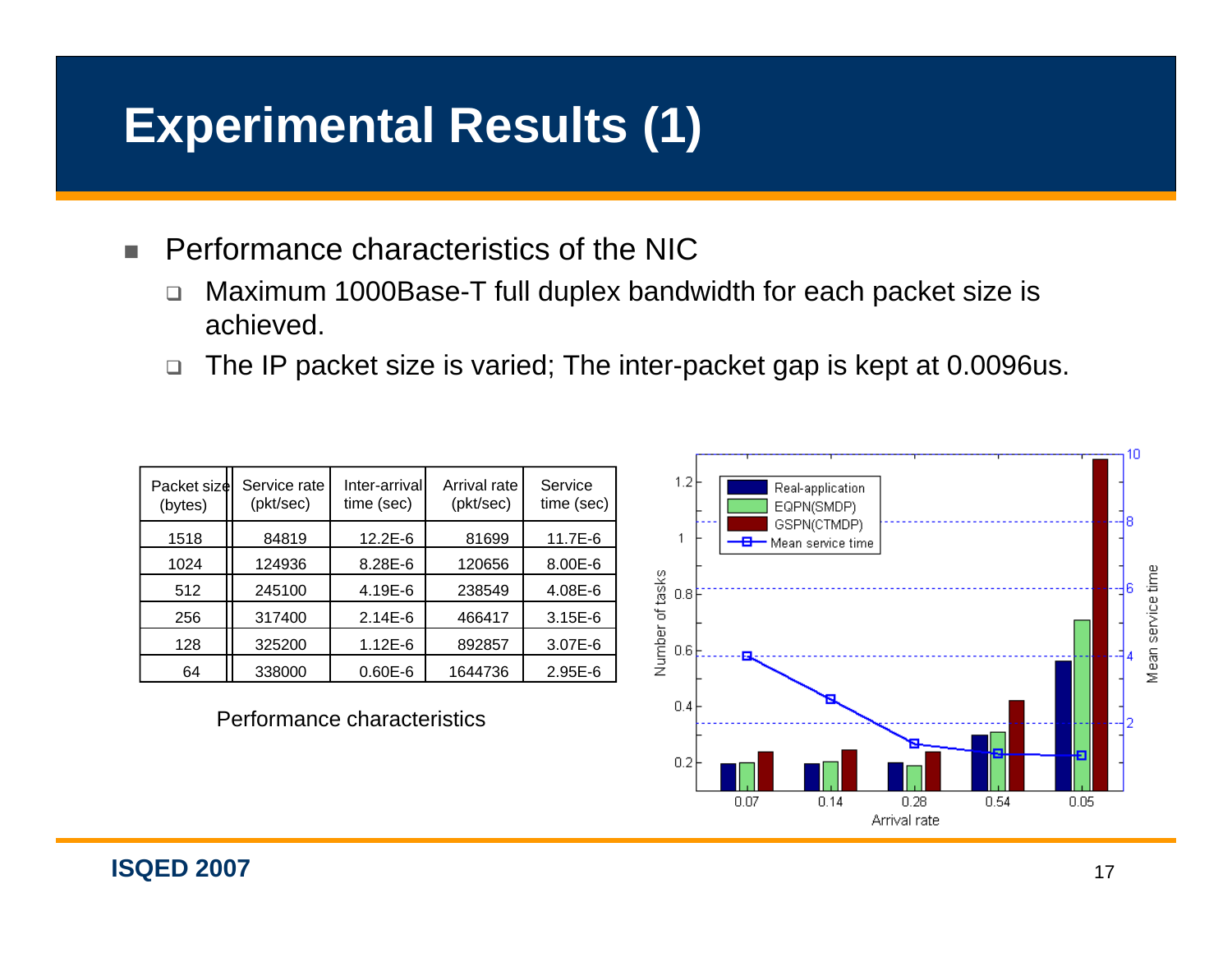#### **Experimental Results (2)**

- $\blacksquare$  Consider UltraSPARC-II*i* model as the PE
	- $\Box$ □ Consumes 17.6W (active) at 1.7V, 650MHz, and 20mW (sleep)
	- $\Box$ PE has DVFS set (1.7V/650MHz, 1.6V/325MHz, and 1.5V/108MHz)
	- $\Box$  PE accepts both high and low priority data, where a high-priority data move ahead of all the low-priority data.

|                                                    | Original model                                          |                                                 |        | SMP-based Optimization                                                                                                                      |                                                      |                                                          |        |                   |
|----------------------------------------------------|---------------------------------------------------------|-------------------------------------------------|--------|---------------------------------------------------------------------------------------------------------------------------------------------|------------------------------------------------------|----------------------------------------------------------|--------|-------------------|
| Arrival<br>Rate of<br>High-<br>Priority<br>Threads | Waiting<br>Time at<br>High-<br><b>Priority</b><br>Queue | Waiting<br>Time at<br>Low-<br>Priority<br>Queue | Energy | Frequency that the system<br>is in state s and action a<br>(high-priority case)<br>$[ \varphi (s, a_1) \varphi (s, a_2) \varphi (s, a_3) ]$ | Power<br>for<br>High-<br><b>Priority</b><br>Threadsl | Power<br>for<br>Low-<br>Priority<br>Threads <sup>1</sup> | Energy | Energy<br>Savings |
| 0.02                                               | 0.53                                                    | 1.11                                            | 64.1   | 0.61<br>0.31<br>0.10                                                                                                                        | 13.1                                                 | 6.6                                                      | 62.1   | 3.3%              |
| 0.04                                               | 0.56                                                    | 1.22                                            | 66.5   | 0.59<br>0.28<br>0.10                                                                                                                        | 12.9                                                 | 6.0                                                      | 65.3   | 1.8%              |
| 0.06                                               | 0.60                                                    | 1.35                                            | 69.6   | 0.55<br>0.27<br>0.09                                                                                                                        | 11.9                                                 | 5.6                                                      | 64.8   | 6.9%              |
| 0.08                                               | 0.63                                                    | 1.50                                            | 72.7   | 0.53<br>0.26<br>0.06                                                                                                                        | 11.4                                                 | 4.8                                                      | 65.1   | 10.5%             |
| 0.10                                               | 0.67                                                    | 1.67                                            | 76.4   | 0.49<br>0.25<br>0.08                                                                                                                        | 10.8                                                 | 4.1                                                      | 64.9   | 15.1%             |

SMP-based energy optimization (normalized)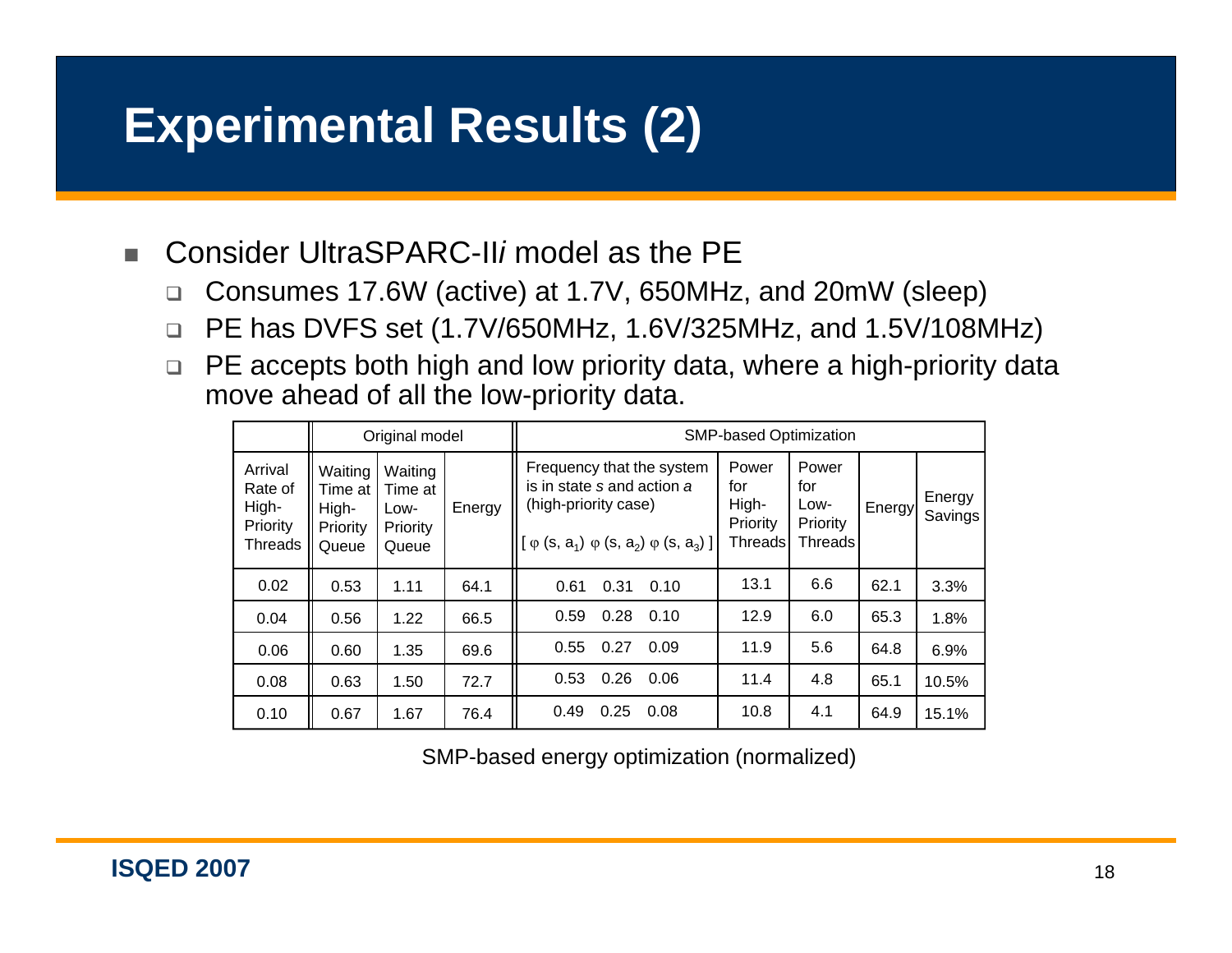#### **Experimental Results (3)**

- $\blacksquare$  Set the performance constraints on  $\mathcal{T}_d$  and  $\boldsymbol{u}_k$ 
	- $\Box$  E.g.,  ${\mathcal T}_d$  = 9 and  $u_k$  varies on arrival rate
	- □ Consider different task arrival rates

|                            | Original model            |                          |                    |        | Proposed approach                                 |                   |        |                   |
|----------------------------|---------------------------|--------------------------|--------------------|--------|---------------------------------------------------|-------------------|--------|-------------------|
| Arrival<br>rate of<br>data | Response<br>Time<br>$T_R$ | Busy<br>+ Idle<br>Period | Util.<br>οf<br>PE. | Energy | Response<br>Time<br>$\tau_{\scriptscriptstyle R}$ | Util.<br>οf<br>PE | Energy | Energy<br>Savings |
| 0.7                        | 1.02                      | 2.08                     | 0.49               | 17.9   | 2.04                                              | 0.98              | 15.9   | 11.4%             |
| 0.6                        | 0.89                      | 2.12                     | 0.42               | 15.7   | 1.78                                              | 0.83              | 13.9   | 11.5%             |
| 0.5                        | 0.79                      | 2.21                     | 0.35               | 13.9   | 1.58                                              | 0.71              | 12.3   | 11.4%             |
| 0.4                        | 0.74                      | 2.64                     | 0.28               | 13.0   | 1.48                                              | 0.56              | 11.6   | 11.4%             |
| 0.3                        | 0.71                      | 3.39                     | 0.21               | 12.5   | 1.42                                              | 0.42              | 11.2   | 11.4%             |
| 0.2                        | 0.70                      | 5.00                     | 0.14               | 12.4   | 1.40                                              | 0.28              | 10.9   | 11.3%             |
| 0.1                        | 0.70                      | 9.99                     | 0.07               | 12.5   | 1.40                                              | 0.14              | 11.1   | 11.2%             |

Energy optimization under performance constraints (normalized)